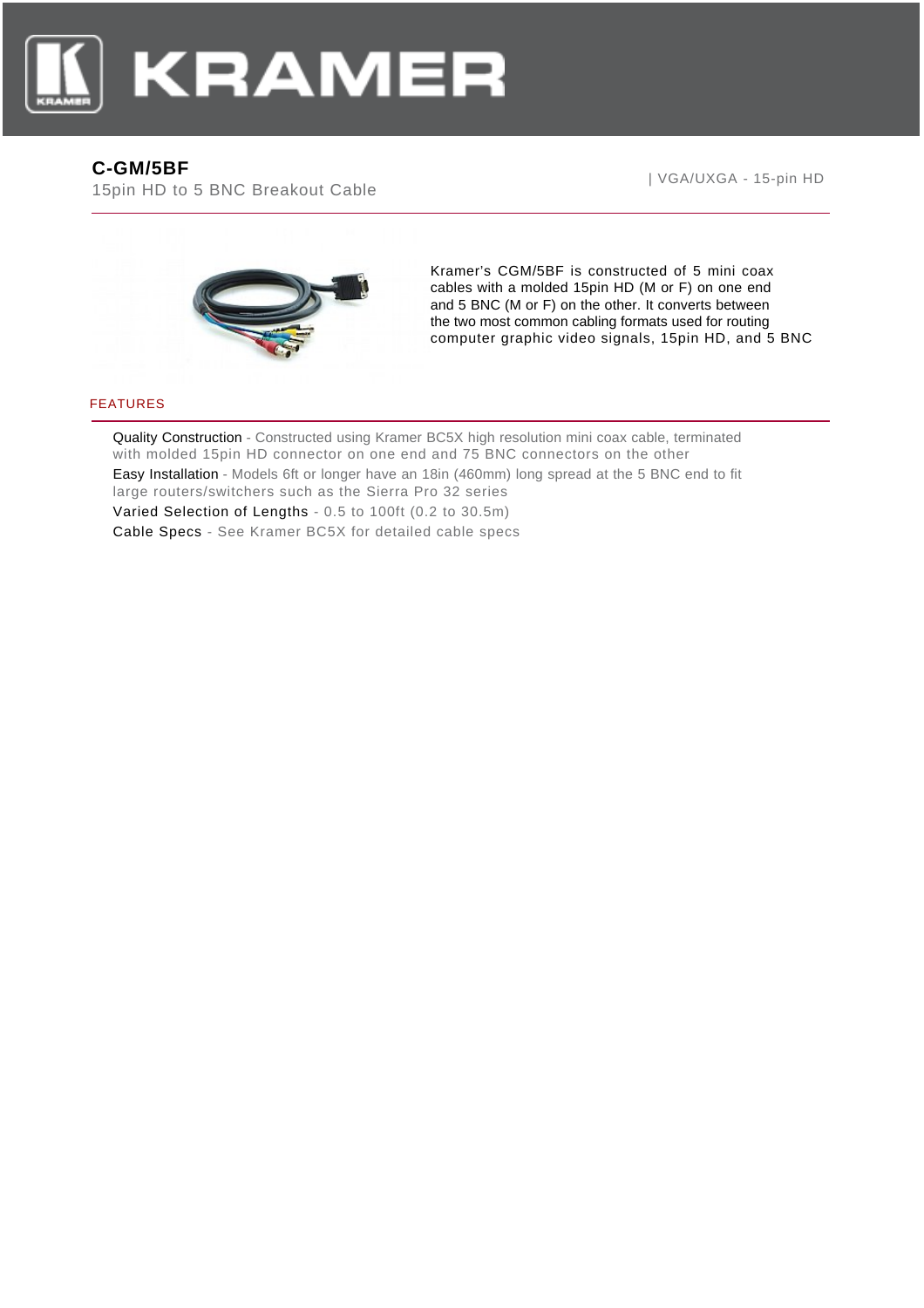

## TECHNICAL SPECIFICATIONS

| Attenuation (dB/100<br>$\mathsf{ft.})$ : | $0.6$ dB $@$ 1MHz.<br>1.4 dB @ 5 MHz.<br>2.1 dB @ 10 MHz.<br>4.7 dB @ 50MHz.<br>6.8 dB @ 100MHz.<br>9.2 dB @ 180MHz.<br>14.2 dB @ 400MHz.<br>20.1 dB @ 750MHz.<br>23.8 dB @ 1000MHz |
|------------------------------------------|-------------------------------------------------------------------------------------------------------------------------------------------------------------------------------------|
| Coax Center<br>Conductor:                | 28 AWG 7/36 tinned copper                                                                                                                                                           |
| Dielectric:                              | Foam polyethylene                                                                                                                                                                   |
|                                          | 0.063 inches, 1.6mm                                                                                                                                                                 |
| Shield:                                  | 90% braid 38 AWG tinned copper                                                                                                                                                      |
| Coax Jacket Colors:                      | Red, green, blue, yellow, black                                                                                                                                                     |
| Outer Jacket:                            | <b>PVC</b>                                                                                                                                                                          |
| Outer Jacket Color:                      | Dark Gray w/white lettering                                                                                                                                                         |
| Center Conductor:                        | 0.015 inches, 0.38mm                                                                                                                                                                |
| Individual Coax:                         | 0.108 inches, 2.75mm                                                                                                                                                                |
| Outside Diameter:                        | 0.362 inches, 9.2mm                                                                                                                                                                 |
| Impedance:                               | 75                                                                                                                                                                                  |
| DC Resistance:                           | 72.2 per 1000ft, 237 per km                                                                                                                                                         |
| Capacitance:                             | 18.3pF per foot, 60pF per meter                                                                                                                                                     |
| Velocity of<br>Propagation:              | 78%                                                                                                                                                                                 |
| Temperature:                             | 68° to 167° fahrenheit, 20° to 75° celsius                                                                                                                                          |
| UL:                                      | CL <sub>2</sub>                                                                                                                                                                     |
| CSA:                                     | C(UL) CL2                                                                                                                                                                           |